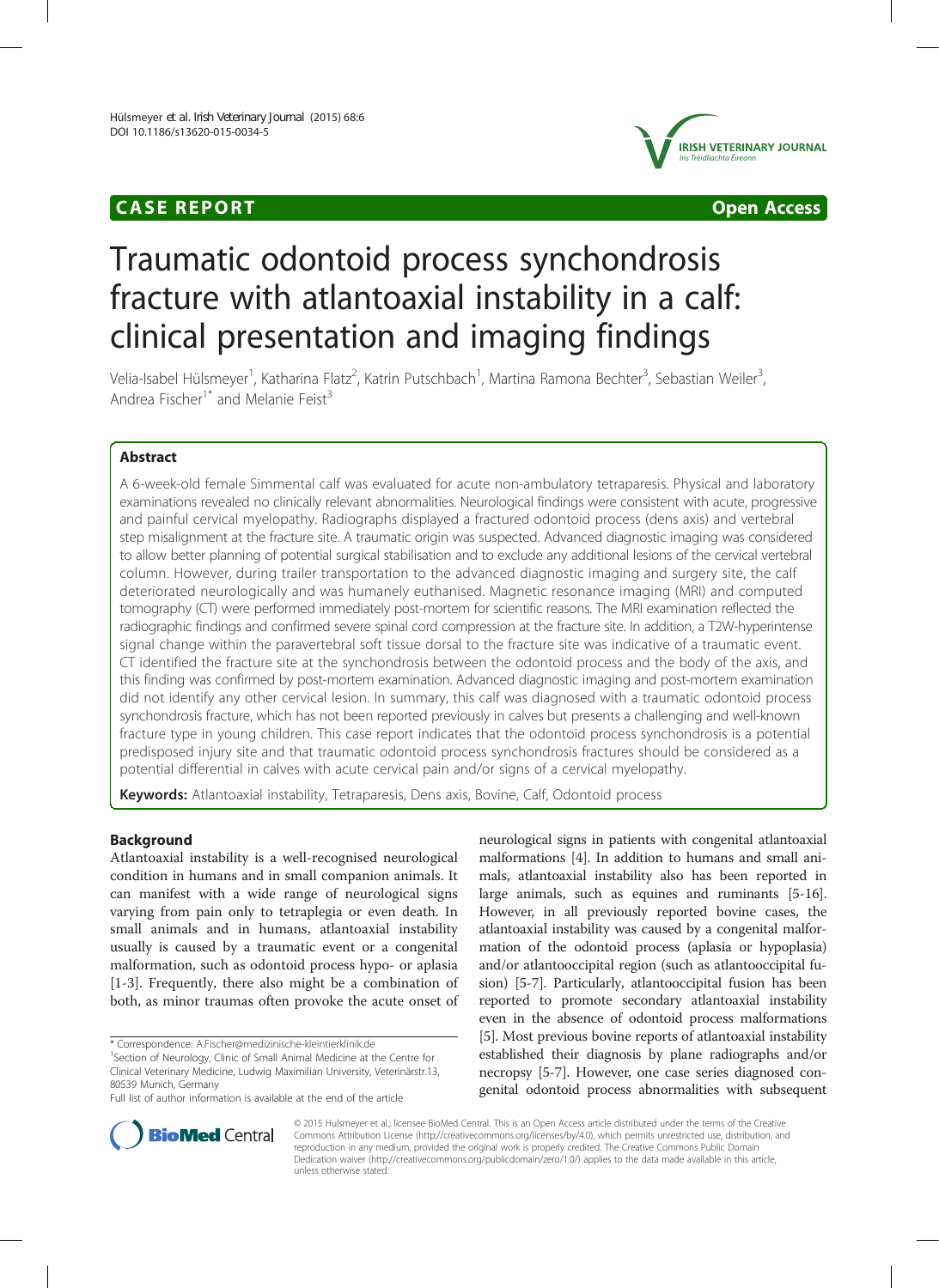atlantoaxial instability in five cattle by radiography and necropsy but identified concurrent atlantooccipital fusion only on necropsy in the majority of cases [7]. Very few reports of truly traumatic injuries of the first cervical vertebrae in cattle exist, such as one published case of a traumatic atlantooccipital dislocation in a calf [17] or a compression fracture of the second and third cervical vertebrae in a heifer [18]. However, there are no reports of traumatic odontoid process fractures in cattle. This case report is the first documentation of atlantoaxial instability caused by a traumatic odontoid process synchondrosis fracture in a calf diagnosed by radiography and further characterised by computed tomography (CT) and magnetic resonance imaging (MRI). Moreover, this manuscript gives an overview of current odontoid process fracture classification systems established in adults and young children, with the latter (classification of odontoid process synchondrosis fractures) having not yet been applied to veterinary medicine.

### Case presentation

A 6-week-old female Simmental calf was found in lateral recumbency (igloo system, housed with one other calf). The non-ambulatory and recumbent calf was pre-treated by the referring veterinarian with metamizole and then referred to the Clinic for Ruminants for further evaluation. The physical and laboratory examinations (CBC, serum biochemistry profile and blood gases) showed no clinically relevant abnormalities. On neurological examination, the calf appeared conscious and responsive to stimuli but presented in lateral recumbency with nonambulatory tetraparesis (minimal voluntary movements of all four limbs were preserved). Cranial nerve function was normal. With support, the calf could be raised but showed reduced to absent postural reactions in all limbs. Spinal reflexes were all normal, with increased muscle

tone. Conscious pain perception was evaluated to be preserved. Pronounced upper cervical hyperaesthesia with intermittent opisthotonus was evident on neck palpation. Based on neurological findings, the lesion was localised to the C1-C5 spinal cord segments. Based on the clinical history and the calf's age, the most likely differentials were considered to be trauma, anomaly or inflammation. Lateral cervical digital radiographs (Axiom Luminos dRF, Siemens Healthcare, Erlangen, Germany KV: 69,8, mAS: 25), identified a fractured odontoid process, which appeared to be still attached to the body of the atlas. However, dorsal dislocation of the C2 vertebral body was obvious (Figure 1). The remaining cervical vertebrae displayed no obvious radiographic abnormalities. Based on the radiographic findings our initial diagnosis was a traumatic odontoid process fracture. Instability and spinal cord compression at the fracture site were highly suspected due to the radiographic findings and neurological presentation. Therefore, surgical decompression, anatomical alignment, and stabilisation were favoured for our calf rather than conservative management (such as neck splinting). Potential surgical stabilisation was planned to be performed in collaboration with our small animal neurosurgeons located at the Clinic for Small Animal Surgery and Reproduction. Although the diagnosis of an odontoid process fracture was already established on radiographs, advanced diagnostic imaging was considered to allow better surgical planning and to screen for other traumatic lesions within the remaining cervical vertebrae (because it is reported that multiple vertebral lesions may occur in 5-10% of small animal trauma patients [19,20]). In addition, the owner requested advanced diagnostic imaging examination prior to a cost-consuming surgery to definitively exclude any concurrent and injury-predisposing congenital abnormality at the atlantooccipital region. In the case of a concurrent congenital atlantooccipital fusion, the

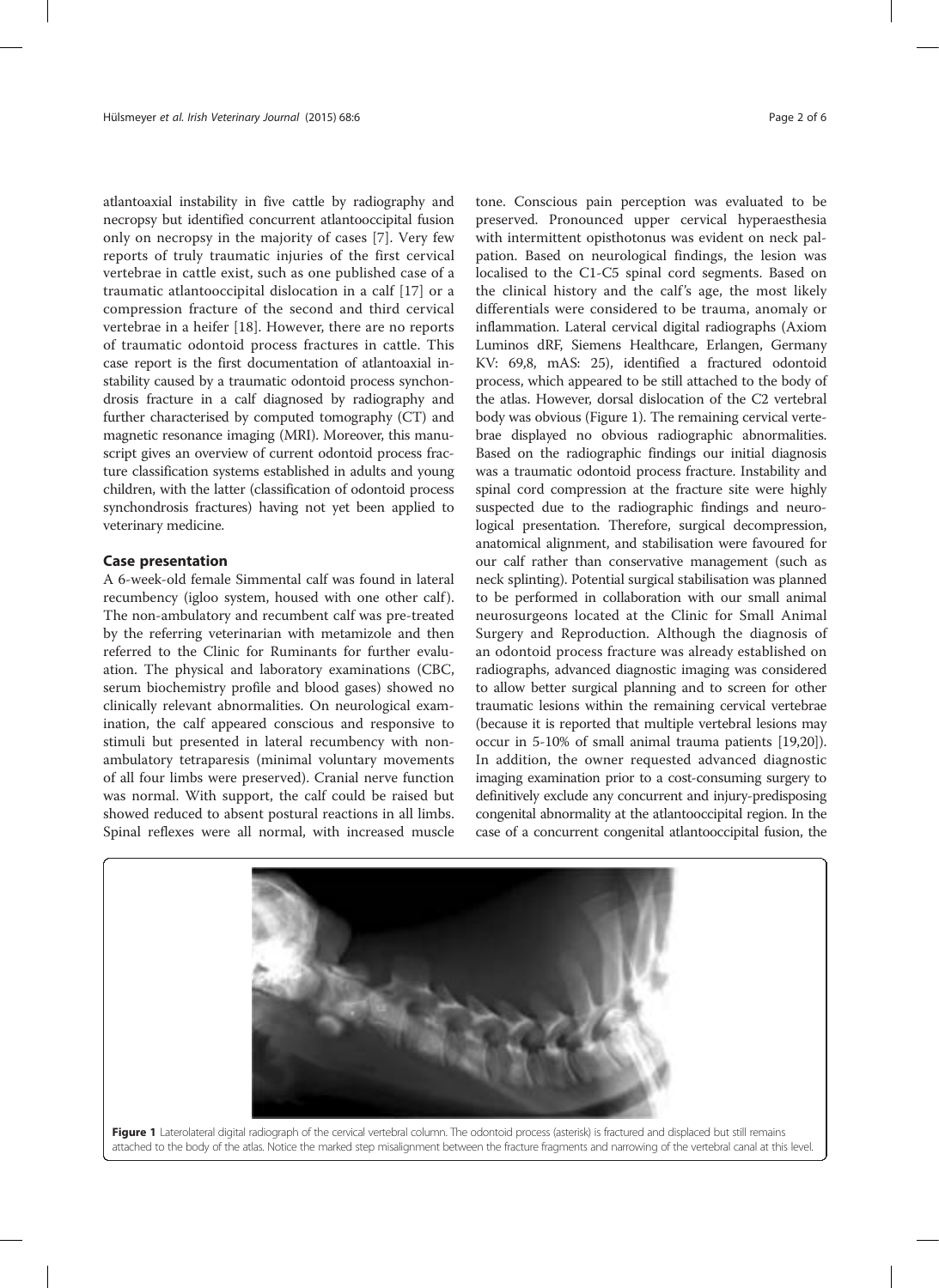calf's owner would have denied any further treatment due to the condition's potential heritability and associated limitation of future breeding uses. However, because of rapidly deteriorating neurological signs and respiratory distress during trailer transportation to the advanced diagnostic imaging and surgery sites (both located at the Clinic for Small Animal Surgery and Reproduction), the calf was euthanised. MRI and CT examinations were performed immediately post-mortem for scientific reasons. The MRI examination was performed using a 1.5 T magnetic resonance unit (Magnetom Symphony, Siemens Healthcare, Erlangen, Germany). The dead calf was positioned in sternal recumbency because this allowed positioning with only minor neck manipulation (compared with dorsal recumbency) and hence was assumed to lower the risk of artificial and manipulation-induced fracture dislocation; however, dorsal recumbency would have allowed closer contact between the area of interest and the table coils. T1-weighted (T1W; TR: 768, TE: 13), T2-weighted (T2W; TR: 3980, TE: 109) and short tau inversion recovery (STIR; TR: 5790, TE: 61, TI: 140) pulse sequences of the cervical vertebral column were obtained in the sagittal (T1W, T2W and STIR) and dorsal planes (STIR) with a slice thickness of 3 mm (STIR) and 2.5 mm (T1W and T2W). The MRI examination confirmed severe spinal cord compression at the level of the fracture site due to dorsal displacement of the C2 vertebral body and pronounced vertebral step misalignment (Figure 2). Cranial and caudal to the compression site, the spinal cord appeared swollen and exhibited a hyperintense intramedullary signal on the T2W-images and on the STIR-images, with mixed intensity (but predominantly hypointense appearance) on the T1W-images. Based on signal-pattern spinal cord

oedema, intramedullary haemorrhage or myelomalacia were considered as potential differentials. A T2\* gradient echo (T2\*-GRE) sequence would have been helpful to further characterise this spinal cord T2W-hyperintensity but unfortunately was not performed. Dorsal to the compression site, the paravertebral musculature showed a focal area of T2-hyperintensity (with similar appearance on the STIR-images), which was supposed to be indicative of a dorsal traumatic event at this level. A post-mortem CT examination of the cervical vertebral column was performed with a 64-slice, helical CT scanner (Somatom Definition AS, Siemens Healthcare, Erlangen, Germany). Transverse images of the cervical vertebral column were acquired (64 x 0.6-mm detector collimation, 120 KVp, 120 ma, 1 sec rotation time and 512 x 512 reconstructed image matrix). A bone algorithm (B70s convolution Kernel) was used for reconstruction. CT images reflected MRI findings and furthermore identified the fracture site at the synchondrosis between the body of the axis and the odontoid process (Figure 3). The fracture line was directed in a dorsoventral oblique direction from the dorsal area of the odontoid process to the ventral aspect of the body of the axis. Additional findings were bony fragments at the ventral aspect of the fracture line. The degree of odontoid process displacement was calculated to be approximately 40%, employing the following formula used in young children with odontoid process synchondrosis fractures: Distance of maximum displacement of the fractured odontoid process (distance from the cortex of the odontoid to the outer cortex of the body of C2) divided by the anteroposterior diameter (equals the dorsoventral diameter in animals) of the odontoid [21]. Potential congenital malformations predisposing to



Figure 2 Post-mortem sagittal T2W-image of the cervical vertebral column. The MRI revealed similar findings as the radiographs but displayed pronounced spinal cord involvement. The images reflect displacement of the C2 vertebral body with step misalignment of the vertebral canal and severe spinal cord compression at this level. Next to the compression site, the spinal cord (continuous arrows) shows a T2-hyperintense intramedullary signal. The considered differentials were spinal cord oedema, haemorrhage or myelomalacia. The T2-hyperintense area within the paravertebral musculature located dorsal to the fracture site (broken arrow) is indicative of a traumatic dorsal event. Asterisk = odontoid process.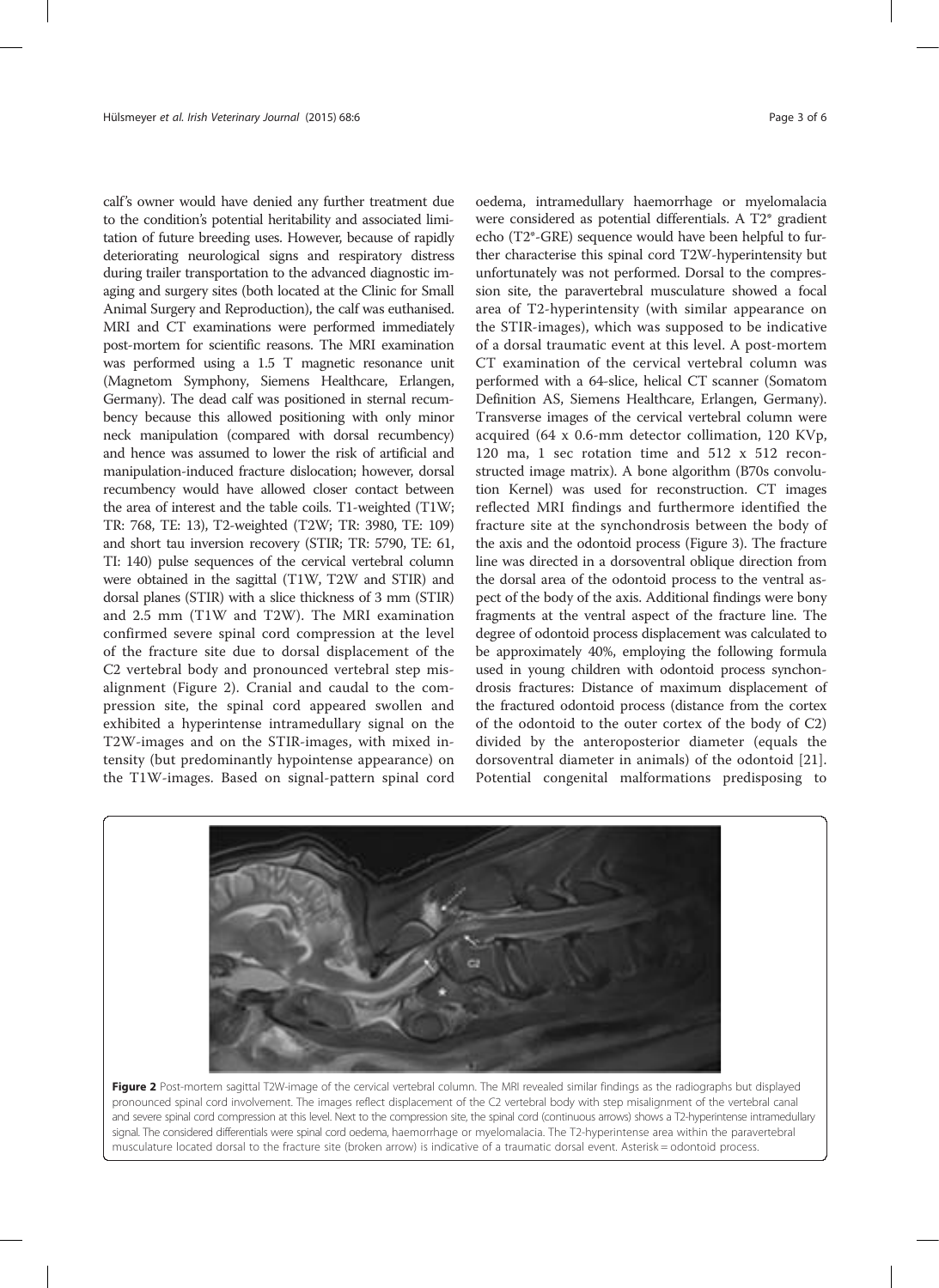

Figure 3 The fractured but normally developed odontoid process (asterisk) is highlighted by sagittal reconstruction of the post-mortem CT examination. The fracture site is located at the synchondrosis (S) between the base of the odontoid process and the body of the axis (C2). Comminuted bony fragments are visible ventrally in this aspect (arrow), and the odontoid process displacement was calculated to be 40% (see the calculation formula in the text).  $A =$  atlas.

atlantoaxial instability and other traumatic lesions of the remaining vertebrae were definitely ruled out by advanced diagnostic imaging examination and subsequent necropsy. In summary, this calf was diagnosed with a traumatic odontoid process synchondrosis fracture.

## Discussion and conclusion

This is the first case report of a traumatic odontoid process synchondrosis fracture in a calf. Neurological examination was useful for early and correct neuroanatomical localisation. Radiography was easy to perform and allowed an initial diagnosis. MRI and CT examination (although performed post-mortem for scientific interest) were helpful for sub-classifying the fracture type, excluding additional (traumatic or congenital) cervical lesions and, potentially, allowing better planning of potential surgical interventions. However, as evident in our case, transportation to the advanced diagnostic imaging site incurred the risk of further displacement and neurological deterioration, suggesting that the benefits versus risks of any procedure and transport should be carefully considered.

So far, detailed classification systems of atlantoaxial fractures are lacking in veterinary medicine. In humans, several classification systems for odontoid process fractures have been established but are still a process under progress. The most popular system is the Anderson & D'Alonzo classification system, which describes three different fracture types: Type I fractures affect only the tip of the odontoid process, type II fractures are located at the base of the odontoid process, and type III fractures extend into the body of the axis [3]. In recent years, type II fractures (all located at the base of the odontoid

process) have been further divided into three different subclasses by several authors. Subclass IIA is defined by a non-displaced horizontal fracture, subclass IIB consists of anterior superior to posterior inferior fractures (based on sagittal views in people) or displaced transverse fractures, and subclass IIC is classified by anterior inferior to posterior superior or comminuted fractures [22]. However, one recent study specifically focussed on odontoid process fractures in young children with an open synchondrosis and established a new classification system with fractures located at the synchondrosis (type I) and fractures located proximal to the synchondrosis (type II) [21]. Type I fractures are further sub-classified based on the degree of odontoid process displacement in type IA (displacement < 10%), type IB (displacement 10-100%) and type IC (displacement > 100%) [21]. Applying the latter classification system used in young children, a type IB odontoid process fracture was most compatible with the imaging findings in our calf (fracture at the synchondrosis with an odontoid process displacement of 40%).

In humans, fractures affecting the base of the odontoid process represent the most common fracture type among odontoid process fractures, with a bimodal age distribution (young children and elderly adults) [3,23]. This may be attributed to the unique anatomy and architecture of the base of the odontoid process, predisposing it as an area of potential weakness prone to injury following cervical traumas [24-27]. In elderly patients, the base of the odontoid process is distinguished from other areas in the axis by a lower bone density as well as a decreased trabecular interconnection [27,28], whereas in young children, the axis is divided by several synchondroses [26]. The synchondrosis between the base of the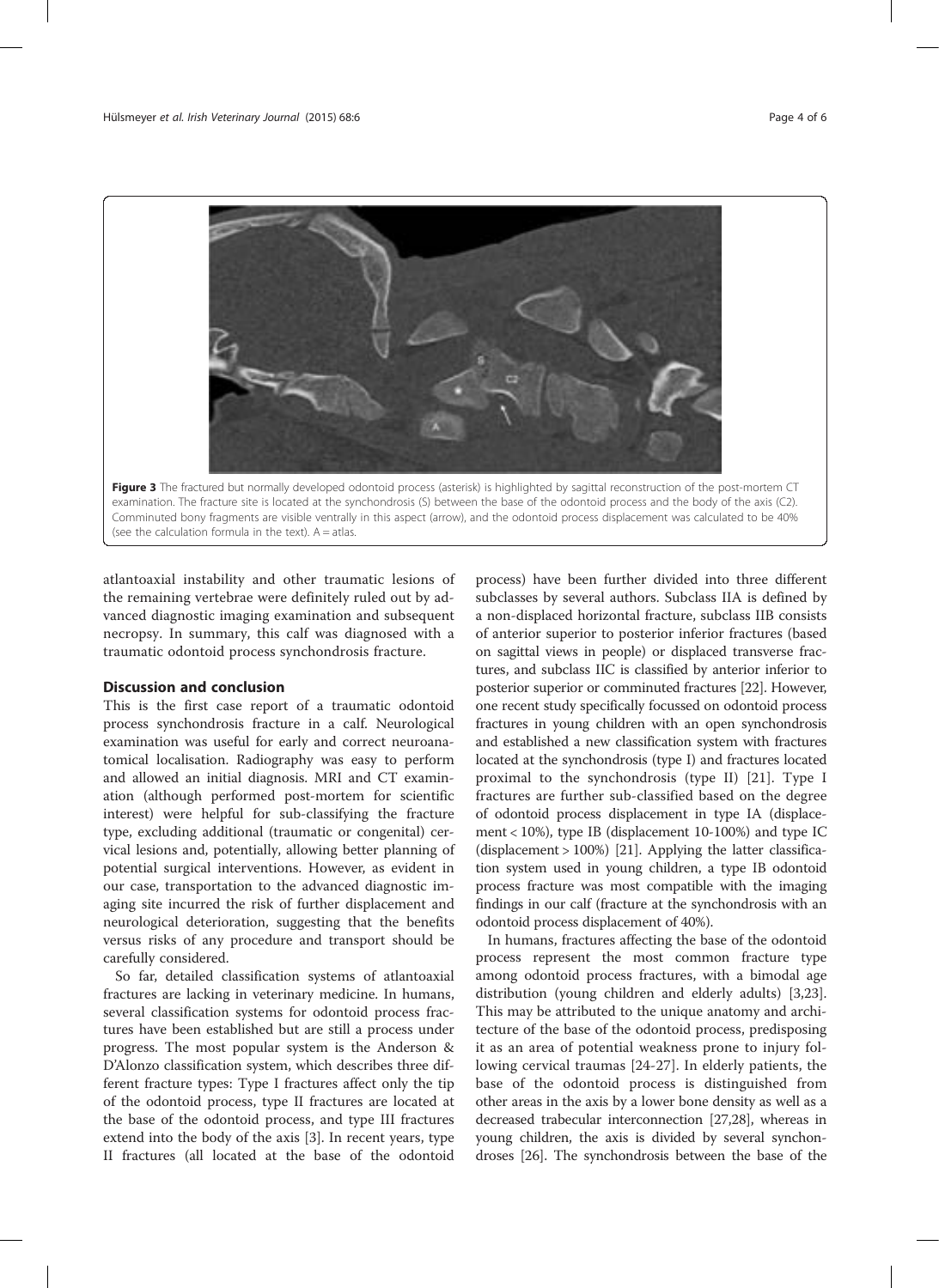odontoid process and the body of the axis does not fully ossify until a child is six to seven years of age and hence is particularly prone to traumatic injury [26]. In foals, the same synchondrosis closes by the age of seven to nine months [29], and similar to the case in children, centres of ossification in foals are reported to be unable to withstand excessive pulling forces [30]. An ossification study of the prenatal and neonatal bovine skeleton revealed that the ossification centre of the odontoid process was present at an estimated foetal age of 80 days, but complete ossification did not form prenatally or by one month of age [31]. Consequently, in young calves – similar to the case in young children – the synchondrosis of the odontoid process should be considered as an area of potential weakness, which may be prone to injury at least during the first month of life.

In children, fractures at the odontoid process synchondrosis are often secondary to high-energy traumas by motor vehicle accidents (due to hyperflexion/hyperextension of the upper neck), whereas in elderly patients fractures of the odontoid process mainly appear as a result of low-energy injuries (such as falling from standing height) [32-35]. In small animals, odontoid process fractures commonly result from an animal running at a high speed into an obstacle, during which the neck is forcibly flexed [20]. Similarly, traumatic hyperflexion or hyperextension of the neck (e.g. during falling), as well as accidents during haltering, are reported to cause atlantoaxial fractures in horses [13,36]. Unfortunately, the exact trauma origin in our bovine case remains unclear due to lack of an observed traumatic event. However, conceivable cervical trauma sources in calves may potentially be attributed to traumatic hyperextension or hyperflexion of the neck by accidents in feeding grids or cattle panels, by calf tethering or by incorrectly assisted parturition. A T2W-hyperintense signal within the paravertebral musculature at the level of the fracture site was identified in our patient and has been described in dogs with traumatic spinal fractures [37]. Hence, this finding further supported our diagnosis of a traumatic origin.

The ideal treatment of odontoid process fractures in humans (e.g., surgical versus non-surgical management) still remains a matter of debate [38]; however, in displaced fractures, surgical stabilisation is usually the treatment of choice. Additionally, the severity of neurological signs often affects the decision-making process between surgical stabilisation and conservative management. Although successful conservative management (splinting of the neck) has been reported in horses with atlantoaxial instability [13,39], this was not considered to be a reasonable option for our bovine patient given the radiographically visible narrowing of the vertebral canal and the pronounced neurological signs. However, as pain perception and minimal voluntary movements were present on initial

neurological examination, surgical stabilisation and decompression were considered. Successful surgical atlantoaxial stabilisation has been reported only once in a calf [5] but several times in horses [12,14,16,40] and is a well-established procedure in dogs [4]. Surgery was planned to be conducted in close collaboration with our small-animal surgeons at the Clinic for Small Animal Surgery and Reproduction due to their expertise with spinal surgeries and the availability of the equipment required for spinal stabilisation. Although radiography facilitated an initial diagnosis, we decided (in accordance with the owner) to perform advanced diagnostic imaging examination prior to surgery to allow better planning of the surgery and to disclose any other concurrent cervical lesions (traumatic or congenital). However, the calf was euthanised during transport to the imaging and surgery sites; hence, no surgical intervention was performed, and advanced diagnostic imaging was conducted post-mortem only for scientific interest, without any clinical relevance.

The limitations of this case report are the negative impacts of transport and positioning for advanced diagnostic imaging. The neurologic signs worsened during transport; therefore, we cannot exclude that further vertebral displacement, spinal cord injury or even myelomalacia occurred. However, trailer-transportation to the surgery and advanced diagnostic imaging sites was essential in our case because we considered surgery to be superior to conservative management. Yet, any procedure and transport should be carefully considered based on a riskbenefit calculation and case-by-case analysis. One major limitation of the MRI examination is the not-performed T2\*-GRE sequence, which would have been useful to better define the identified intramedullary spinal cord changes. A signal void on T2\*-GRE might have allowed a diagnosis of intramedullary haemorrhage [37]; however, this finding might also have been compatible with haemorrhagic myelomalacia [41].

In summary, this report is unique because a traumatic odontoid process synchondrosis fracture in a calf has not been described previously in the veterinary literature. Applying the classification system for odontoid process synchondrosis fractures used in young children, we diagnosed a type IB odontoid process synchondrosis fracture. Odontoid process synchondrosis fractures should be considered as a potential differential in calves with neck pain and/or signs of C1-C5 myelopathy, and current odontoid process synchondrosis fracture classification systems used in young children are applicable to veterinary patients.

#### Abbreviations

#### Competing interests

The authors declare that they have no competing interests.

MRI: Magnet resonance imaging; CT: Computed tomography; T1W: T1 weighted; T2W: T2-weighted; STIR: Short tau inversion recovery; T2\*-GRE: T2\* gradient echo.